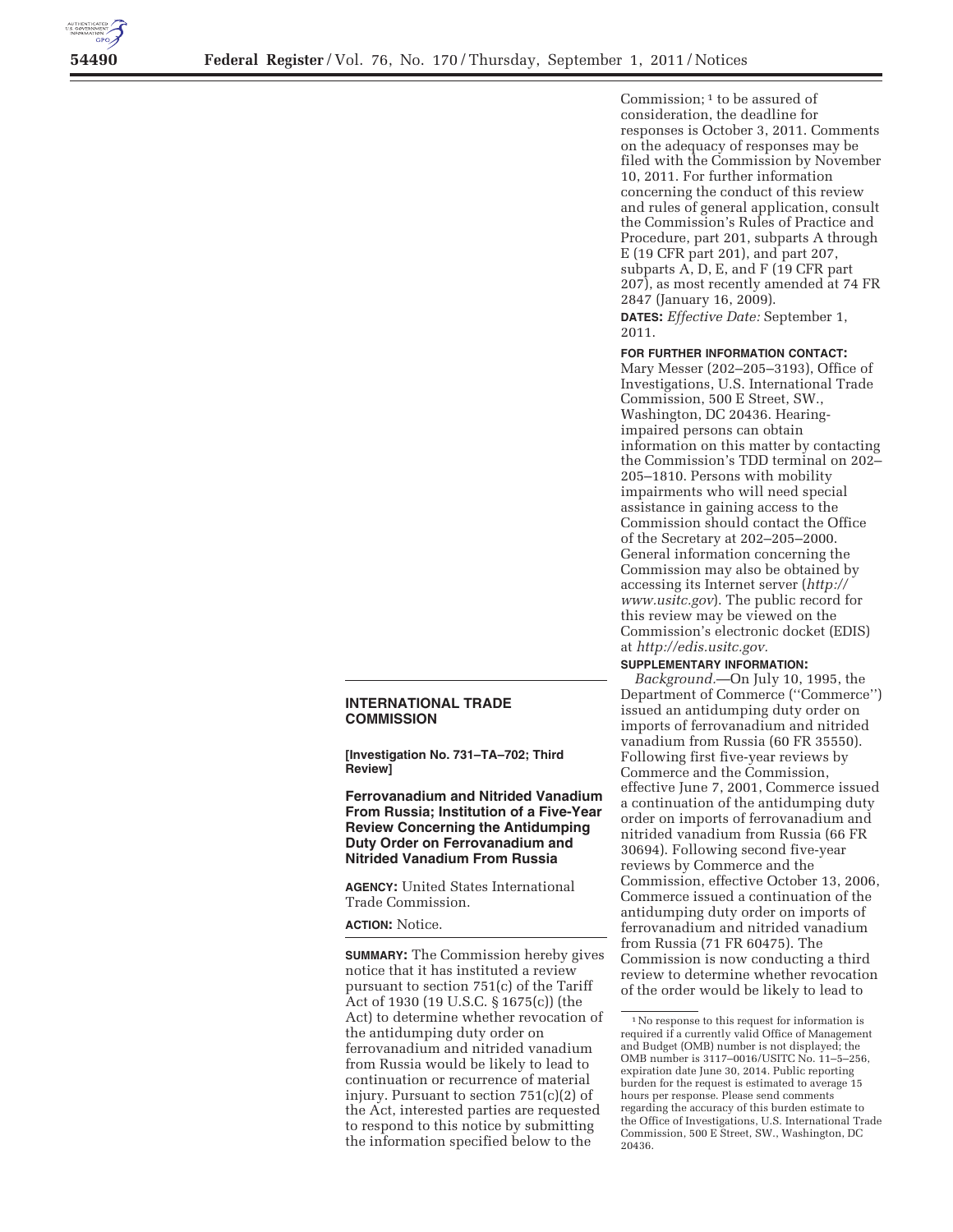continuation or recurrence of material injury to the domestic industry within a reasonably foreseeable time. It will assess the adequacy of interested party responses to this notice of institution to determine whether to conduct a full review or an expedited review. The Commission's determination in any expedited review will be based on the facts available, which may include information provided in response to this notice.

*Definitions.*—The following definitions apply to this review:

(1) *Subject Merchandise* is the class or kind of merchandise that is within the scope of the five-year review, as defined by the Department of Commerce.

(2) The *Subject Country* in this review is Russia.

(3) The *Domestic Like Product* is the domestically produced product or products which are like, or in the absence of like, most similar in characteristics and uses with, the *Subject Merchandise.* In its original determination, the Commission found one *Domestic Like Product* including both ferrovanadium and nitrided vanadium. Noting in its full first fiveyear review determination and its expedited second five-year review determination that nitrided vanadium had not been produced in the United States since 1992, the Commission determined that, based on the record, the product most like ferrovanadium and most similar in characteristics and uses to nitrided vanadium that was produced in the United States was ferrovanadium. Accordingly, the Commission found one *Domestic Like Product* consisting of ferrovanadium. One Commissioner defined the *Domestic Like Product* differently in the first and second five-year review determinations.

(4) The *Domestic Industry* is the U.S. producers as a whole of the *Domestic Like Product,* or those producers whose collective output of the *Domestic Like Product* constitutes a major proportion of the total domestic production of the product. In its original determination, the Commission found one *Domestic Industry* consisting of ferrovanadium and nitrided vanadium producers, including toll producer Bear Metallurgical Corp. (''Bear''). In its full first five-year review determination, the Commission found one *Domestic Industry* consisting of ferrovanadium producers Bear and Metallurg Vanadium Corp. (''MVC'') (formerly Shieldalloy Metallurgical Corp.). The Commission, however, did not include tollees Gulf Chemical & Metallurgical Corp. and U.S. Vanadium Corp. in the *Domestic Industry* because those firms

produced vanadium pentoxide, an intermediate product, not ferrovanadium, the *Domestic Like Product.* Two Commissioners defined the *Domestic Industry* differently in the first five-year review determination. In its expedited second five-year review determination, the Commission once again defined the *Domestic Industry* as the domestic producers of ferrovanadium: Bear and MVC.

(5) An *Importer* is any person or firm engaged, either directly or through a parent company or subsidiary, in importing the *Subject Merchandise* into the United States from a foreign manufacturer or through its selling agent.

*Participation in the review and public service list.*—Persons, including industrial users of the *Subject Merchandise* and, if the merchandise is sold at the retail level, representative consumer organizations, wishing to participate in the review as parties must file an entry of appearance with the Secretary to the Commission, as provided in section 201.11(b)(4) of the Commission's rules, no later than 21 days after publication of this notice in the **Federal Register.** The Secretary will maintain a public service list containing the names and addresses of all persons, or their representatives, who are parties to the review.

Former Commission employees who are seeking to appear in Commission five-year reviews are advised that they may appear in a review even if they participated personally and substantially in the corresponding underlying original investigation. The Commission's designated agency ethics official has advised that a five-year review is not considered the ''same particular matter'' as the corresponding underlying original investigation for purposes of 18 U.S.C. § 207, the post employment statute for Federal employees, and Commission rule 201.15(b) (19 CFR § 201.15(b)), 73 FR 24609 (May 5, 2008). This advice was developed in consultation with the Office of Government Ethics. Consequently, former employees are not required to seek Commission approval to appear in a review under Commission rule 19 CFR § 201.15, even if the corresponding underlying original investigation was pending when they were Commission employees. For further ethics advice on this matter, contact Carol McCue Verratti, Deputy Agency Ethics Official, at 202–205– 3088.

*Limited disclosure of business proprietary information (BPI) under an administrative protective order (APO) and APO service list.*—Pursuant to

section 207.7(a) of the Commission's rules, the Secretary will make BPI submitted in this review available to authorized applicants under the APO issued in the review, provided that the application is made no later than 21 days after publication of this notice in the **Federal Register**. Authorized applicants must represent interested parties, as defined in 19 U.S.C. § 1677(9), who are parties to the review. A separate service list will be maintained by the Secretary for those parties authorized to receive BPI under the APO.

*Certification.*—Pursuant to section 207.3 of the Commission's rules, any person submitting information to the Commission in connection with this review must certify that the information is accurate and complete to the best of the submitter's knowledge. In making the certification, the submitter will be deemed to consent, unless otherwise specified, for the Commission, its employees, and contract personnel to use the information provided in any other reviews or investigations of the same or comparable products which the Commission conducts under Title VII of the Act, or in internal audits and investigations relating to the programs and operations of the Commission pursuant to 5 U.S.C. Appendix 3.

*Written submissions.*—Pursuant to section 207.61 of the Commission's rules, each interested party response to this notice must provide the information specified below. The deadline for filing such responses is October 3, 2011. Pursuant to section 207.62(b) of the Commission's rules, eligible parties (as specified in Commission rule 207.62(b)(1)) may also file comments concerning the adequacy of responses to the notice of institution and whether the Commission should conduct an expedited or full review. The deadline for filing such comments is November 10, 2011. All written submissions must conform with the provisions of sections 201.8 and 207.3 of the Commission's rules and any submissions that contain BPI must also conform with the requirements of sections 201.6 and 207.7 of the Commission's rules. The Commission's rules do not authorize filing of submissions with the Secretary by facsimile or electronic means, except to the extent permitted by section 201.8 of the Commission's rules, as amended, 67 FR 68036 (November 8, 2002). Also, in accordance with sections 201.16(c) and 207.3 of the Commission's rules, each document filed by a party to the review must be served on all other parties to the review (as identified by either the public or APO service list as appropriate), and a certificate of service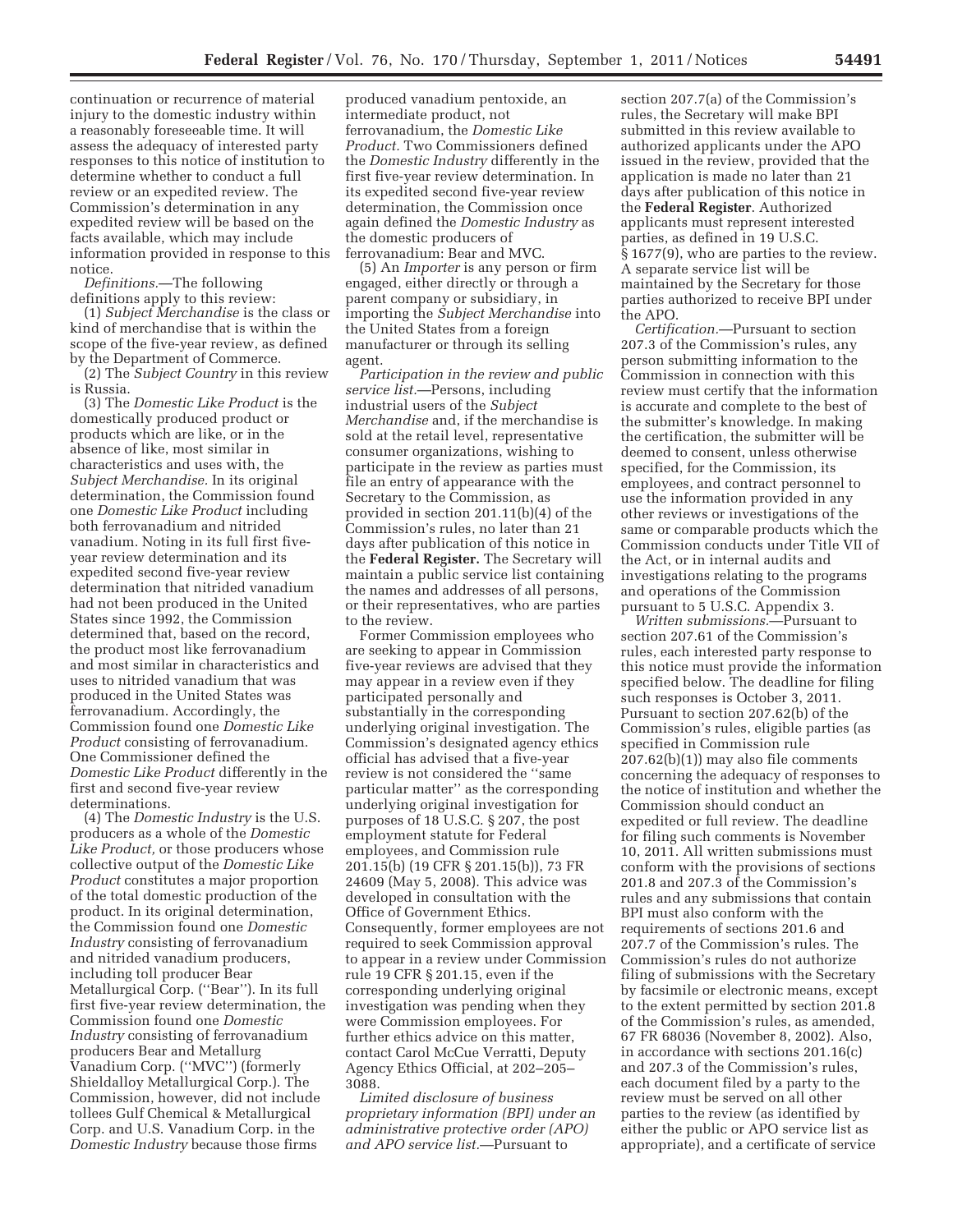must accompany the document (if you are not a party to the review you do not need to serve your response).

*Inability to provide requested information.*—Pursuant to section 207.61(c) of the Commission's rules, any interested party that cannot furnish the information requested by this notice in the requested form and manner shall notify the Commission at the earliest possible time, provide a full explanation of why it cannot provide the requested information, and indicate alternative forms in which it can provide equivalent information. If an interested party does not provide this notification (or the Commission finds the explanation provided in the notification inadequate) and fails to provide a complete response to this notice, the Commission may take an adverse inference against the party pursuant to section 776(b) of the Act in making its determination in the review.

*Information To Be Provided in Response to This Notice of Institution:*  As used below, the term ''firm'' includes any related firms.

(1) The name and address of your firm or entity (including World Wide Web address) and name, telephone number, fax number, and e-mail address of the certifying official.

(2) A statement indicating whether your firm/entity is a U.S. producer of the *Domestic Like Product,* a U.S. union or worker group, a U.S. importer of the *Subject Merchandise,* a foreign producer or exporter of the *Subject Merchandise,*  a U.S. or foreign trade or business association, or another interested party (including an explanation). If you are a union/worker group or trade/business association, identify the firms in which your workers are employed or which are members of your association.

(3) A statement indicating whether your firm/entity is willing to participate in this review by providing information requested by the Commission.

(4) A statement of the likely effects of the revocation of the antidumping duty order on the *Domestic Industry* in general and/or your firm/entity specifically. In your response, please discuss the various factors specified in section 752(a) of the Act (19 U.S.C. § 1675a(a)) including the likely volume of subject imports, likely price effects of subject imports, and likely impact of imports of *Subject Merchandise on the Domestic Industry.* 

(5) A list of all known and currently operating U.S. producers of the *Domestic Like Product.* Identify any known related parties and the nature of the relationship as defined in section 771(4)(B) of the Act (19 U.S.C. § 1677(4)(B)).

(6) A list of all known and currently operating U.S. importers of the *Subject Merchandise* and producers of the *Subject Merchandise* in the *Subject Country* that currently export or have exported *Subject Merchandise* to the United States or other countries after 2005.

(7) A list of 3–5 leading purchasers in the U.S. market for the *Domestic Like Product* and the *Subject Merchandise*  (including street address, World Wide Web address, and the name, telephone number, fax number, and e-mail address of a responsible official at each firm).

(8) A list of known sources of information on national or regional prices for the *Domestic Like Product* or the *Subject Merchandise* in the U.S. or other markets.

(9) If you are a U.S. producer of the *Domestic Like Product,* provide the following information on your firm's operations on that product during calendar year 2010, except as noted (report quantity data in pounds of contained vanadium and value data in U.S. dollars, f.o.b. plant). If you are a union/worker group or trade/business association, provide the information, on an aggregate basis, for the firms in which your workers are employed/ which are members of your association.

(a) Production (quantity) and, if known, an estimate of the percentage of total U.S. production of the *Domestic Like Product* accounted for by your firm's(s') production;

(b) Capacity (quantity) of your firm to produce the *Domestic Like Product* (*i.e.,*  the level of production that your establishment(s) could reasonably have expected to attain during the year, assuming normal operating conditions (using equipment and machinery in place and ready to operate), normal operating levels (hours per week/weeks per year), time for downtime, maintenance, repair, and cleanup, and a typical or representative product mix);

(c) The quantity and value of U.S. commercial shipments of the *Domestic Like Product* produced in your U.S. plant(s);

(d) The quantity and value of U.S. internal consumption/company transfers of the *Domestic Like Product*  produced in your U.S. plant(s); and

(e) The value of (i) Net sales, (ii) cost of goods sold (COGS), (iii) gross profit, (iv) selling, general and administrative (SG&A) expenses, and (v) operating income of the *Domestic Like Product*  produced in your U.S. plant(s) (include both U.S. and export commercial sales, internal consumption, and company transfers) for your most recently completed fiscal year (identify the date on which your fiscal year ends).

(10) If you are a U.S. importer or a trade/business association of U.S. importers of the *Subject Merchandise*  from the *Subject Country,* provide the following information on your firm's(s') operations on that product during calendar year 2010 (report quantity data in pounds of contained vanadium and value data in U.S. dollars). If you are a trade/business association, provide the information, on an aggregate basis, for the firms which are members of your association.

(a) The quantity and value (landed, duty-paid but not including antidumping duties) of U.S. imports and, if known, an estimate of the percentage of total U.S. imports of *Subject Merchandise from the Subject Country* accounted for by your firm's(s') imports;

(b) The quantity and value (f.o.b. U.S. port, including antidumping duties) of U.S. commercial shipments of *Subject Merchandise* imported from the *Subject Country;* and

(c) The quantity and value (f.o.b. U.S. port, including antidumping duties) of U.S. internal consumption/company transfers of *Subject Merchandise*  imported from the *Subject Country.* 

(11) If you are a producer, an exporter, or a trade/business association of producers or exporters of the *Subject Merchandise* in the *Subject Country,*  provide the following information on your firm's(s') operations on that product during calendar year 2010 (report quantity data in pounds of contained vanadium and value data in U.S. dollars, landed and duty-paid at the U.S. port but not including antidumping duties). If you are a trade/ business association, provide the information, on an aggregate basis, for the firms which are members of your association.

(a) Production (quantity) and, if known, an estimate of the percentage of total production of *Subject Merchandise*  in the *Subject Country* accounted for by your firm's(s') production;

(b) Capacity (quantity) of your firm to produce the *Subject Merchandise* in the *Subject Country (i.e.,* the level of production that your establishment(s) could reasonably have expected to attain during the year, assuming normal operating conditions (using equipment and machinery in place and ready to operate), normal operating levels (hours per week/weeks per year), time for downtime, maintenance, repair, and cleanup, and a typical or representative product mix); and

(c) The quantity and value of your firm's(s') exports to the United States of *Subject Merchandise* and, if known, an estimate of the percentage of total